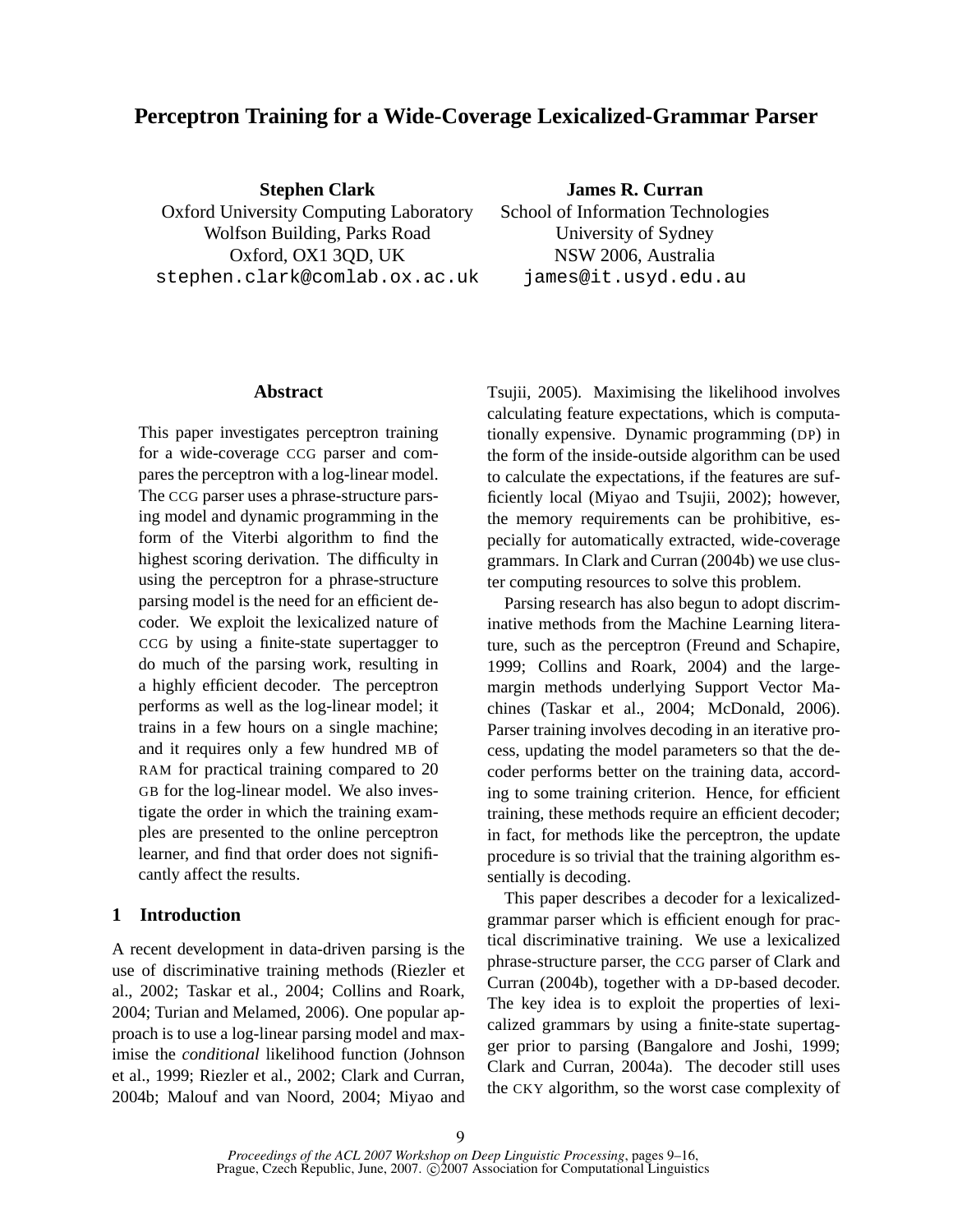the parsing is unchanged; however, by allowing the supertagger to do much of the parsing work, the efficiency of the decoder is greatly increased in practice.

We chose the perceptron for the training algorithm because it has shown good performance on other NLP tasks; in particular, Collins (2002) reported good performance for a perceptron tagger compared to a Maximum Entropy tagger. Like Collins (2002), the decoder is the same for both the perceptron and the log-linear parsing models; the only change is the method for setting the weights. The perceptron model performs as well as the loglinear model, but is considerably easier to train.

Another contribution of this paper is to advance wide-coverage CCG parsing. Previous discriminative models for CCG (Clark and Curran, 2004b) required cluster computing resources to train. In this paper we reduce the memory requirements from 20 GB of RAM to only a few hundred MB, but without greatly increasing the training time or reducing parsing accuracy. This provides state-of-the-art CCG parsing with a practical development environment.

More generally, this work provides a practical environment for experimenting with discriminative models for phrase-structure parsing; because the training time for the CCG parser is relatively short (a few hours), experiments such as comparing alternative feature sets can be performed. As an example, we investigate the order in which the training examples are presented to the perceptron learner. Since the perceptron training is an online algorithm — updating the weights one training sentence at a time — the order in which the data is processed affects the resulting model. We consider random ordering; presenting the shortest sentences first; and presenting the longest sentences first; and find that the order does not significantly affect the final results.

We also use the random orderings to investigate model averaging. We produced 10 different models, by randomly permuting the data, and averaged the weights. Again the averaging was found to have no impact on the results, showing that the perceptron learner — at least for this parsing task — is robust to the order of the training examples.

The contributions of this paper are as follows. First, we compare perceptron and log-linear parsing models for a wide-coverage phrase-structure parser, the first work we are aware of to do so. Second, we provide a practical framework for developing discriminative models for CCG, reducing the memory requirements from over 20 GB to a few hundred MB. And third, given the significantly shorter training time compared to other discriminative parsing models (Taskar et al., 2004), we provide a practical framework for investigating discriminative training methods more generally.

### **2 The CCG Parser**

Clark and Curran (2004b) describes the CCG parser. The grammar used by the parser is extracted from CCGbank, a CCG version of the Penn Treebank (Hockenmaier, 2003). The grammar consists of 425 lexical categories, expressing subcategorisation information, plus a small number of combinatory rules which combine the categories (Steedman, 2000). A Maximum Entropy supertagger first assigns lexical categories to the words in a sentence, which are then combined by the parser using the combinatory rules and the CKY algorithm. A log-linear model scores the alternative parses. We use the normalform model, which assigns probabilities to single derivations based on the normal-form derivations in CCGbank. The features in the model are defined over local parts of the derivation and include wordword dependencies. A packed chart representation allows efficient decoding, with the Viterbi algorithm finding the most probable derivation.

The supertagger is a key part of the system. It uses a log-linear model to define a distribution over the lexical category set for each word and the previous two categories (Ratnaparkhi, 1996) and the forward backward algorithm efficiently sums over all histories to give a distibution for each word. These distributions are then used to assign a set of lexical categories to each word (Curran et al., 2006).

Supertagging was first defined for LTAG (Bangalore and Joshi, 1999), and was designed to increase parsing speed for lexicalized grammars by allowing a finite-state tagger to do some of the parsing work. Since the elementary syntactic units in a lexicalized grammar — in LTAG's case elementary trees and in CCG's case lexical categories – contain a significant amount of grammatical information, combining them together is easier than the parsing typically performed by phrase-structure parsers. Hence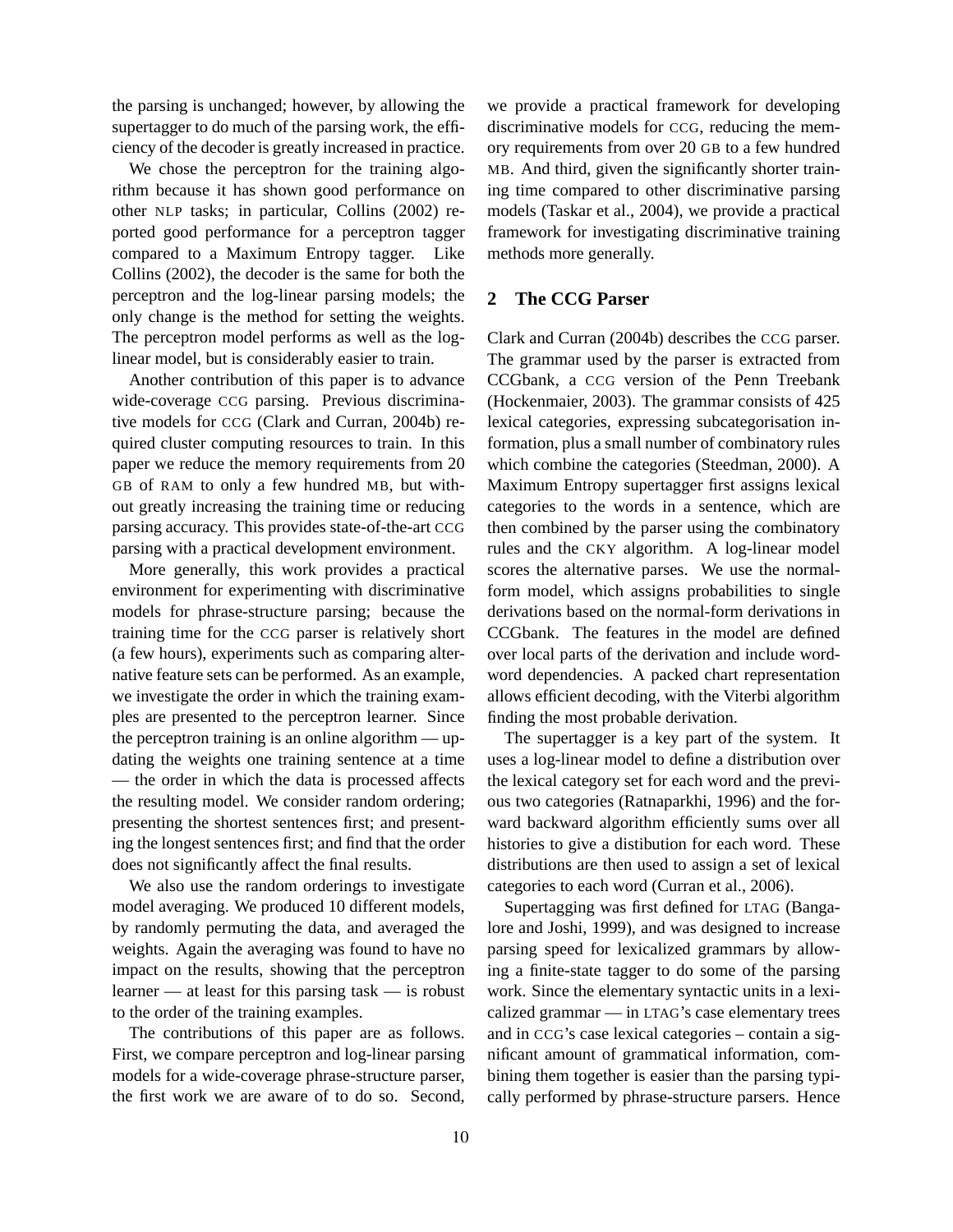Bangalore and Joshi (1999) refer to supertagging as *almost parsing*.

Supertagging has been especially successful for CCG: Clark and Curran (2004a) demonstrates the considerable increases in speed that can be obtained through use of a supertagger. The supertagger interacts with the parser in an adaptive fashion. Initially the supertagger assigns a small number of categories, on average, to each word in the sentence, and the parser attempts to create a spanning analysis. If this is not possible, the supertagger assigns more categories, and this process continues until a spanning analysis is found. The number of categories assigned to each word is determined by a parameter  $\beta$ in the supertagger: all categories are assigned whose forward-backward probabilities are within  $\beta$  of the highest probability category (Curran et al., 2006).

Clark and Curran (2004a) also shows how the supertagger can reduce the size of the packed charts to allow discriminative log-linear training. However, even with the use of a supertagger, the packed charts for the complete CCGbank require over 20 GB of RAM. Reading the training instances into memory one at a time and keeping a record of the relevant feature counts would be too slow for practical development, since the log-linear model requires hundreds of iterations to converge. Hence the packed charts need to be stored in memory. In Clark and Curran (2004b) we use a cluster of 45 machines, together with a parallel implementation of the BFGS training algorithm, to solve this problem.

The need for cluster computing resources presents a barrier to the development of further CCG parsing models. Hockenmaier and Steedman (2002) describe a generative model for CCG, which only requires a non-iterative counting process for training, but it is generally acknowledged that discriminative models provide greater flexibility and typically higher performance. In this paper we propose the perceptron algorithm as a solution. The perceptron is an online learning algorithm, and so the parameters are updated one training instance at a time. However, the key difference compared with the loglinear training is that the perceptron converges in many fewer iterations, and so it is practical to read the training instances into memory one at a time.

The difficulty in using the perceptron for training phrase-structure parsing models is the need for an efficient decoder (since perceptron training essentially is decoding). Here we exploit the lexicalized nature of CCG by using the supertagger to restrict the size of the charts over which Viterbi decoding is performed, resulting in an extremely effcient decoder. In fact, the decoding is so fast that we can estimate a state-of-the-art discriminative parsing model in only a few hours on a single machine.

### **3 Perceptron Training**

The parsing problem is to find a mapping from a set of sentences  $x \in X$  to a set of parses  $y \in Y$ . We assume that the mapping  $F$  is represented through a feature vector  $\Phi(x,y) \in \mathcal{R}^d$  and a parameter vector  $\overline{\alpha} \in \mathcal{R}^d$  in the following way (Collins, 2002):

$$
F(x) = \underset{y \in \text{GEN}(x)}{\text{argmax}} \ \Phi(x, y) \cdot \overline{\alpha} \tag{1}
$$

where  $GEN(x)$  denotes the set of possible parses for sentence x and  $\Phi(x, y) \cdot \overline{\alpha} = \sum_i \alpha_i \Phi_i(x, y)$  is the inner product. The learning task is to set the parameter values (the feature weights) using the training set as evidence, where the training set consists of examples  $(x_i, y_i)$  for  $1 \leq i \leq N$ . The decoder is an algorithm which finds the argmax in (1).

In this paper,  $Y$  is the set of possible CCG derivations and  $GEN(x)$  enumerates the set of derivations for sentence  $x$ . We use the same feature representation  $\Phi(x, y)$  as in Clark and Curran (2004b), to allow comparison with the log-linear model. The features are defined in terms of local subtrees in the derivation, consisting of a parent category plus one or two children. Some features are lexicalized, encoding word-word dependencies. Features are integervalued, counting the number of times some configuration occurs in a derivation.

 $GEN(x)$  is defined by the CCG grammar, plus the supertagger, since the supertagger determines how many lexical categories are assigned to each word in x (through the  $\beta$  parameter). Rather than try to recreate the adaptive supertagging described in Section 2 for training, we simply fix the the value of  $\beta$  so that  $GEN(x)$  is the set of derivations licenced by the grammar for sentence x, given that value.  $\beta$  is now a parameter of the training process which we determine experimentally using development data. The  $\beta$ parameter can be thought of as determining the set of incorrect derivations which the training algorithm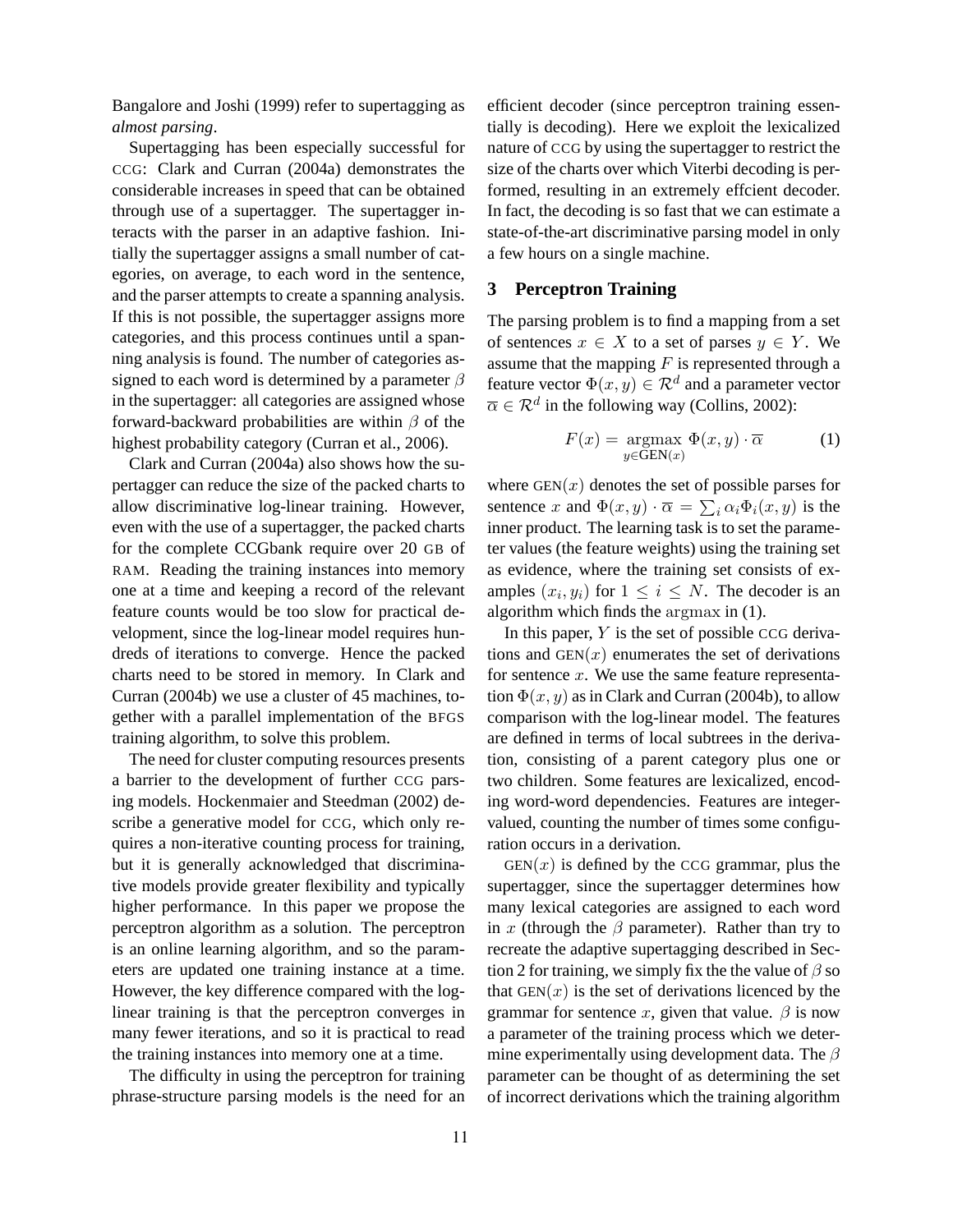uses to "discriminate against", with a smaller value of  $\beta$  resulting in more derivations.

### **3.1 Feature Forests**

The same decoder is used for both training and testing: the Viterbi algorithm. However, the packed representation of  $GEN(x)$  in each case is different. When running the parser, a lot of grammatical information is stored in order to produce linguistically meaningful output. For training, all that is required is a packed representation of the features on each derivation in  $GEN(x)$  for each sentence in the training data. The *feature forests* described in Miyao and Tsujii (2002) provide such a representation.

Clark and Curran (2004b) describe how a set of CCG derivations can be represented as a feature forest. The feature forests are created by first building packed charts for the training sentences, and then extracting the feature information. Packed charts group together equivalent chart entries. Entries are equivalent when they interact in the same manner with both the generation of subsequent parse structure and the numerical parse selection. In practice, this means that equivalent entries have the same span, and form the same structures and generate the same features in any further parsing of the sentence. Back pointers to the daughters indicate how an individual entry was created, so that any derivation can be recovered from the chart.

A feature forest is essentially a packed chart with only the feature information retained (see Miyao and Tsujii (2002) and Clark and Curran (2004b) for the details). Dynamic programming algorithms can be used with the feature forests for efficient estimation. For the log-linear parsing model in Clark and Curran (2004b), the inside-outside algorithm is used to calculate feature expectations, which are then used by the BFGS algorithm to optimise the likelihood function. For the perceptron, the Viterbi algorithm finds the features corresponding to the highest scoring derivation, which are then used in a simple additive update process.

#### **3.2 The Perceptron Algorithm**

The training algorithm initializes the parameter vector as all zeros, and updates the vector by decoding the examples. Each feature forest is decoded with the current parameter vector. If the output is incor-

# **Inputs**: training examples  $(x_i, y_i)$ **Initialisation**: set  $\overline{\alpha} = 0$ **Algorithm**: for  $t = 1..T$ ,  $i = 1..N$ calculate  $z_i = \argmax_{y \in \text{GEN}(x_i)} \Phi(x_i, y) \cdot \overline{\alpha}$ if  $z_i \neq y_i$  $\overline{\alpha} = \overline{\alpha} + \Phi(x_i, y_i) - \Phi(x_i, z_i)$

### **Outputs**:  $\overline{\alpha}$

#### Figure 1: The perceptron training algorithm

rect, the parameter vector is updated by adding the feature vector of the correct derivation and subtracting the feature vector of the decoder output. Training typically involves multiple passes over the data. Figure 1 gives the algorithm, where  $N$  is the number of training sentences and  $T$  is the number of iterations over the data.

For all the experiments in this paper, we used the averaged version of the perceptron. Collins (2002) introduced the averaged perceptron, as a way of reducing overfitting, and it has been shown to perform better than the non-averaged version on a number of tasks. The averaged parameters are defined as follows:  $\gamma_s = \sum_{t=1...T, i=1...N} \alpha_s^{t,i}/NT$  where  $\alpha_s^{t,i}$  is the value of the sth feature weight after the tth sentence has been processed in the ith iteration.

A naive implementation of the averaged perceptron updates the accumulated weight for each feature after each example. However, the number of features whose values change for each example is a small proportion of the total. Hence we use the algorithm described in Daume III (2006) which avoids unnecessary calculations by only updating the accumulated weight for a feature  $f_s$  when  $\alpha_s$  changes.

#### **4 Experiments**

The feature forests were created as follows. First, the value of the  $\beta$  parameter for the supertagger was fixed (for the first set of experiments at 0.004). The supertagger was then run over the sentences in Sections 2-21 of CCGbank. We made sure that every word was assigned the correct lexical category among its set (we did not do this for testing). Then the parser was run on the supertagged sentences, using the CKY algorithm and the CCG combinatory rules. We applied the same normal-form restrictions used in Clark and Curran (2004b): categories can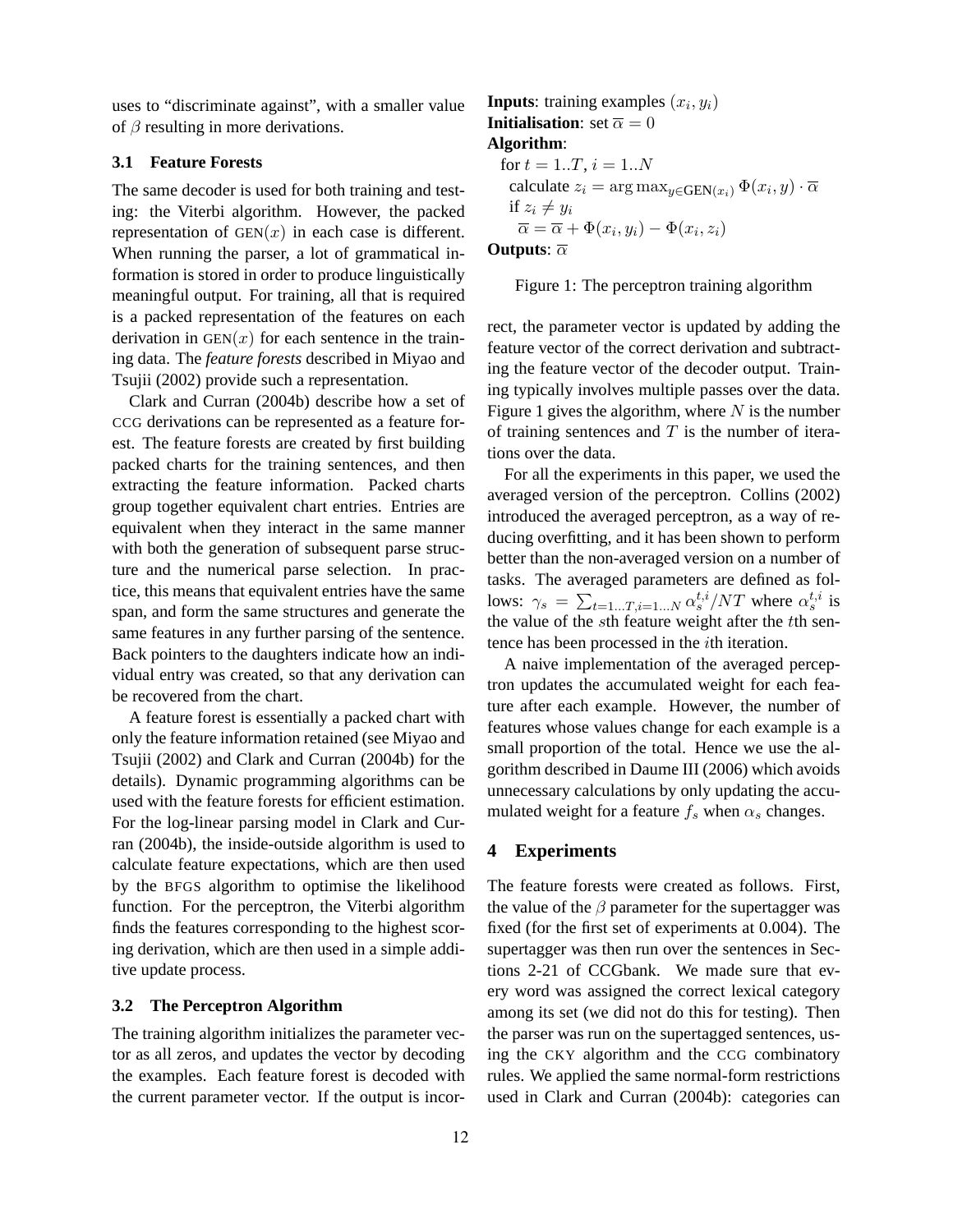only combine if they have been seen to combine in Sections 2-21 of CCGbank, and only if they do not violate the Eisner (1996a) normal-form constraints. This part of the process requires a few hundred MB of RAM to run the parser, and takes a few hours for Sections 2-21 of CCGbank. Any further training times or memory requirements reported do not include the resources needed to create the forests.

The feature forests are extracted from the packed chart representation used in the parser. We only use a feature forest for training if it contains the correct derivation (according to CCGbank). Some forests do not have the correct derivation, even though we ensure the correct lexical categories are present, because the grammar used by the parser is missing some low-frequency rules in CCGbank. The total number of forests used for the experiments was 35,370 (89% of Sections 2-21) . Only features which occur at least twice in the training data were used, of which there are 477,848. The complete set of forests used to obtain the final perceptron results in Section 4.1 require 21 GB of disk space.

The perceptron is an online algorithm, updating the weights after each forest is processed. Each forest is read into memory one at a time, decoding is performed, and the weight values are updated. Each forest is discarded from memory after it has been used. Constantly reading forests off disk is expensive, but since the perceptron converges in so few iterations the training times are reasonable.

In contrast, log-linear training takes hundreds of iterations to converge, and so it would be impractical to keep reading the forests off disk. Also, since loglinear training uses a batch algorithm, it is more convenient to keep the forests in memory at all times. In Clark and Curran (2004b) we use a cluster of 45 machines, together with a parallel implementation of BFGS, to solve this problem, but need up to 20 GB of RAM.

The feature forest representation, and our implementation of it, is so compact that the perceptron training requires only 20 MB of RAM. Since the supertagger has already removed much of the practical parsing complexity, decoding one of the forests is extremely quick, and much of the training time is taken with continually reading the forests off disk. However, the training time for the perceptron is still only around 5 hours for 10 iterations.

| model      | R A M            |     | iterations time (mins) |
|------------|------------------|-----|------------------------|
| perceptron | 20 <sub>MB</sub> | 10  | 312                    |
| log-linear | $19$ GB          | 475 | 91                     |

Table 1: Training requirements for the perceptron and log-linear models

Table 1 compares the training for the perceptron and log-linear models. The perceptron was run for 10 iterations and the log-linear training was run to convergence. The training time for 10 iterations of the perceptron is longer than the log-linear training, although the results in Section 4.1 show that the perceptron typically converges in around 4 iterations. The striking result in the table is the significantly smaller memory requirement for the perceptron.

#### **4.1 Results**

Table 2 gives the first set of results for the averaged perceptron model. These were obtained using Section 00 of CCGbank as development data. Goldstandard POS tags from CCGbank were used for all the experiments. The parser provides an analysis for 99.37% of the sentences in Section 00. The F-scores are based only on the sentences for which there is an analysis. Following Clark and Curran (2004b), accuracy is measured using F-score over the goldstandard predicate-argument dependencies in CCGbank. The table shows that the accuracy increases initially with the number of iterations, but converges quickly after only 4 iterations. The accuracy after only one iteration is also surprisingly high.

Table 3 compares the accuracy of the perceptron and log-linear models on the development data. LP is labelled precision, LR is labelled recall, and CAT is the lexical category accuracy. The same feature forests were used for training the perceptron and log-linear models, and the same parser and decoding algorithm were used for testing, so the results for the two models are directly comparable. The only difference in each case was the weights file used.<sup>1</sup>

The table also gives the accuracy for the perceptron model (after 6 iterations) when a smaller value of the supertagger  $\beta$  parameter is used during the

<sup>&</sup>lt;sup>1</sup>Both of these models have parameters which have been optimised on the development data, in the log-linear case the Gaussian smoothing parameter and in the perceptron case the number of training iterations.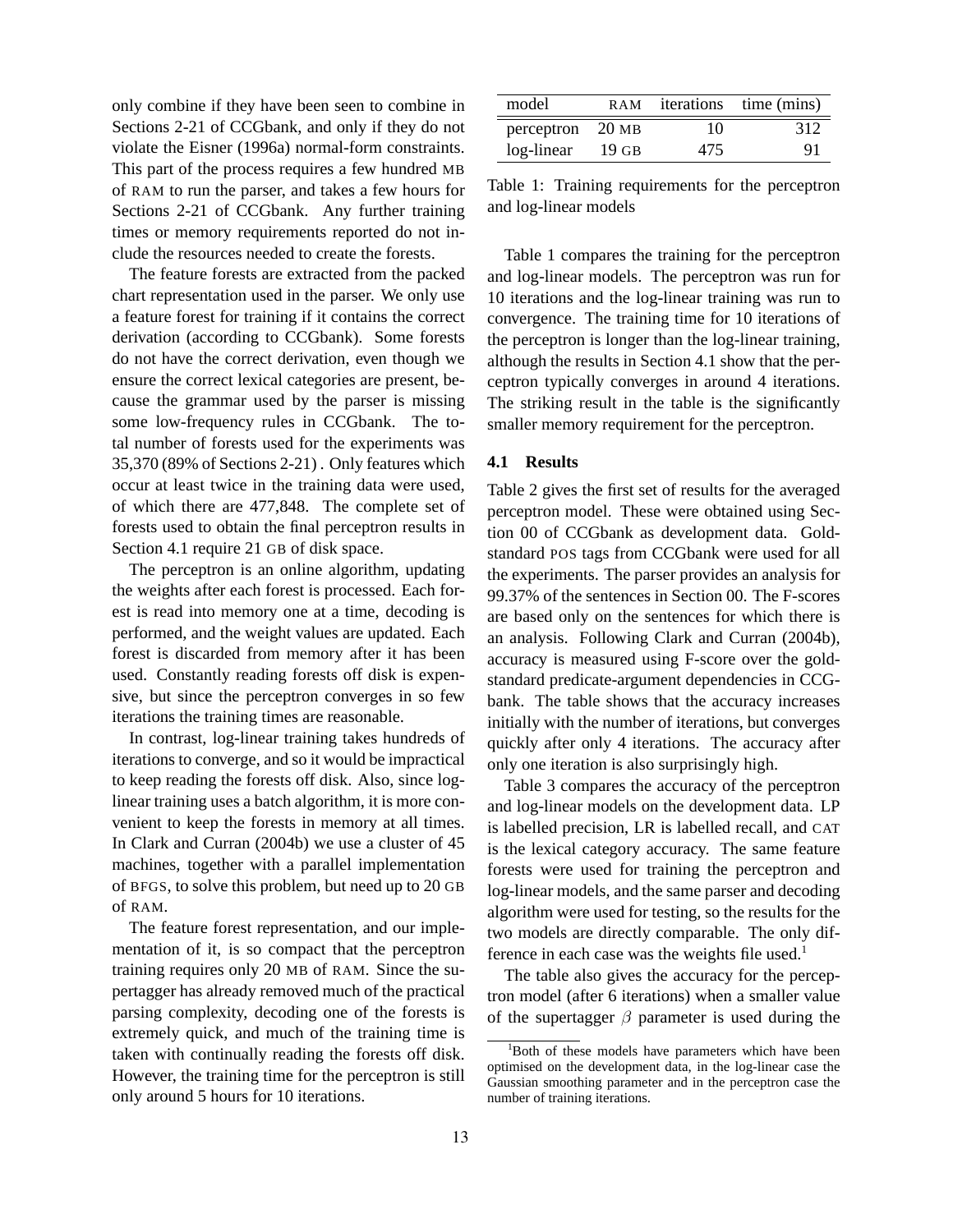| 1teration |                                                             |  |  |  |  |  |
|-----------|-------------------------------------------------------------|--|--|--|--|--|
| F-score   | 85.87 86.28 86.33 86.49 86.46 86.51 86.47 86.52 86.53 86.54 |  |  |  |  |  |

Table 2: Accuracy on the development data for the averaged perceptron ( $\beta = 0.004$ )

| model                      | I P | I R                     | F. | CAT |
|----------------------------|-----|-------------------------|----|-----|
| $log-linear_{\beta=0.004}$ |     | 87.02 86.07 86.54 93.99 |    |     |
| $perceptron_{\beta=0.004}$ |     | 87.11 85.98 86.54 94.03 |    |     |
| $perceptron_{\beta=0.002}$ |     | 87.25 86.20 86.72 94.08 |    |     |

Table 3: Comparison of the perceptron and loglinear models on the development data

forest creation (with the number of training iterations again optimised on the development data). A smaller  $\beta$  value results in larger forests, giving more incorrect derivations for the training algorithm to "discriminate against". Increasing the size of the forests is no problem for the perceptron, since the memory requirements are so modest, but this would cause problems for the log-linear training which is already highly memory intensive. The table shows that increasing the number of incorrect derivations gives a small improvement in performance for the perceptron.

Table 4 gives the accuracies for the two models on the test data, Section 23 of CCGbank. Here the coverage of the parser is 99.63%, and again the accuracies are computed only for the sentences with an analysis. The figures for the averaged perceptron were obtained using 6 iterations, with  $\beta = 0.002$ . The perceptron slightly outperforms the log-linear model (although we have not carried out significance tests). We justify the use of different  $\beta$  values for the two models by arguing that the perceptron is much more flexible in terms of the size of the training forests it can handle.

Note that the important result here is that the perceptron model performs *at least as well as* the loglinear model. Since the perceptron is considerably easier to train, this is a useful finding. Also, since the log-linear parsing model is a Conditional Random Field (CRF), the results suggest that the perceptron should be compared with a CRF for other tasks for which the CRF is considered to give state-of-theart results.

| model                                                                  | I P | $\mathsf{LR}$           | - H - | CAT |
|------------------------------------------------------------------------|-----|-------------------------|-------|-----|
| $log-linear_{\beta=0.004}$                                             |     | 87.39 86.51 86.95 94.07 |       |     |
| perceptron <sub><math>\beta=0.002</math></sub> 87.50 86.62 87.06 94.08 |     |                         |       |     |

Table 4: Comparison of the perceptron and loglinear models on the test data

### **5 Order of Training Examples**

As an example of the flexibility of our discriminative training framework, we investigated the order in which the training examples are presented to the online perceptron learner. These experiments were particularly easy to carry out in our framework, since the 21 GB file containing the complete set of training forests can be sampled from directly. We stored the position on disk of each of the forests, and selected the forests one by one, according to some order.

The first set of experiments investigated ordering the training examples by sentence length. Buttery (2006) found that a psychologically motivated Categorial Grammar learning system learned faster when the simplest linguistic examples were presented first. Table 5 shows the results both when the shortest sentences are presented first and when the longest sentences are presented first. Training on the longest sentences first provides the best performance, but is no better than the standard ordering.

For the random ordering experiments, forests were randomly sampled from the complete 21 GB training file on disk, without replacement. The new forests file was then used for the averagedperceptron training, and this process was repeated 9 times.

The number of iterations for each training run was optimised in terms of the accuracy of the resulting model on the development data. There was little variation among the models, with the best model scoring 86.84% F-score on the development data and the worst scoring 86.63%. Table 6 shows that the performance of this best model on the test data is only slightly better than the model trained using the CCGbank ordering.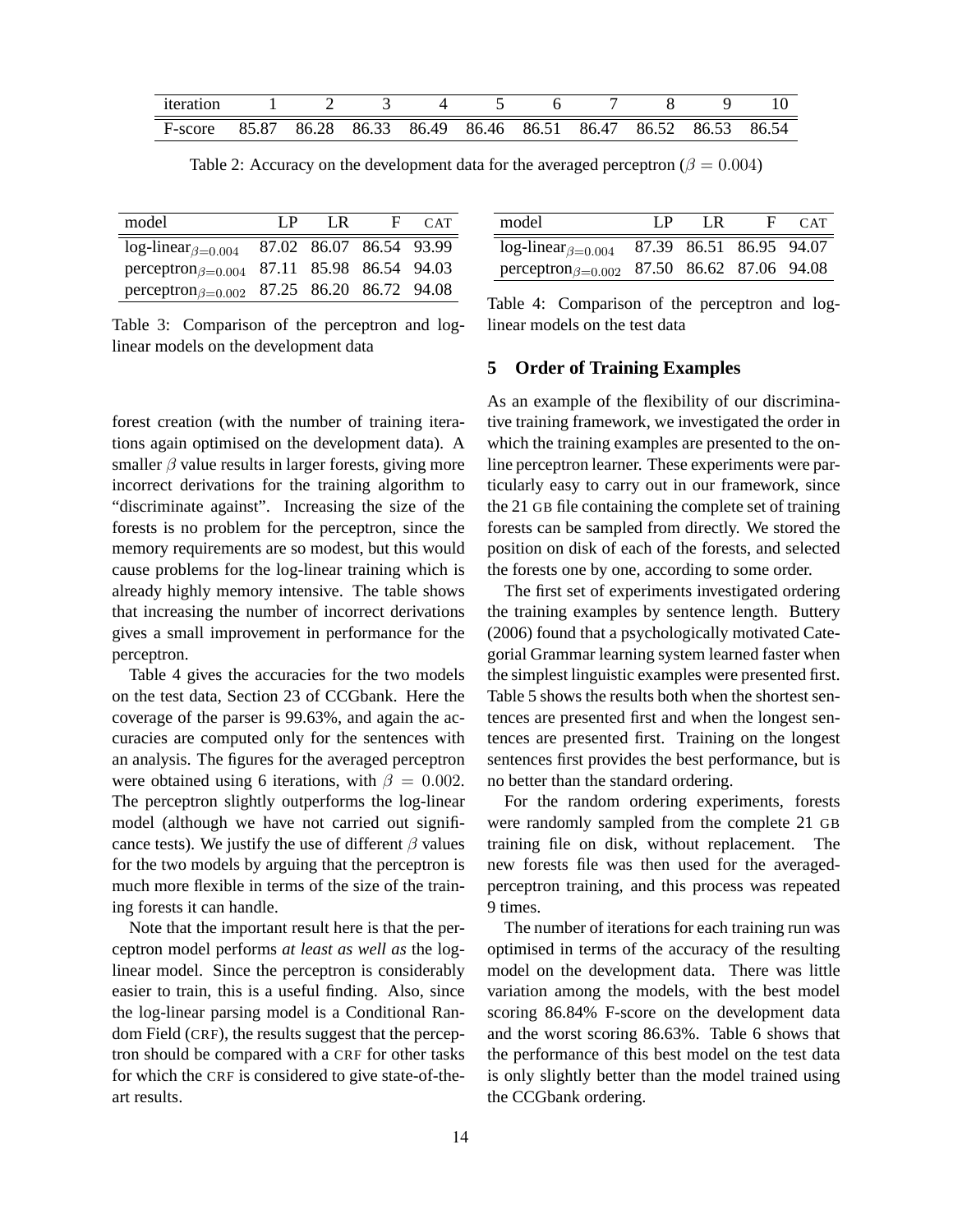| iteration                                          |                                     | $\mathcal{A}$ |  |  |
|----------------------------------------------------|-------------------------------------|---------------|--|--|
| Standard order 86.14 86.30 86.53 86.61 86.69 86.72 |                                     |               |  |  |
| Shortest first 85.98 86.41 86.57 86.56 86.54 86.53 |                                     |               |  |  |
| Longest first                                      | 86.25 86.48 86.66 86.72 86.74 86.75 |               |  |  |

Table 5: F-score of the averaged perceptron on the development data for different data orderings ( $\beta = 0.002$ )

| perceptron model                          | L.P | I R                     | - F | CAT |
|-------------------------------------------|-----|-------------------------|-----|-----|
| standard order                            |     | 87.50 86.62 87.06 94.08 |     |     |
| best random order 87.52 86.72 87.12 94.12 |     |                         |     |     |
| averaged                                  |     | 87.53 86.67 87.10 94.09 |     |     |

Table 6: Comparison of various perceptron models on the test data

Finally, we used the 10 models (including the model from the original training set) to investigate model averaging. Corston-Oliver et al. (2006) motivate model averaging for the perceptron in terms of Bayes Point Machines. The averaged perceptron weights resulting from each permutation of the training data were simply averaged to produce a new model. Table 6 shows that the averaged model again performs only marginally better than the original model, and not as well as the best-performing "random" model, which is perhaps not surprising given the small variation among the performances of the component models.

In summary, the perceptron learner appears highly robust to the order of the training examples, at least for this parsing task.

#### **6 Comparison with Other Work**

Taskar et al. (2004) investigate discriminative training methods for a phrase-structure parser, and also use dynamic programming for the decoder. The key difference between our work and theirs is that they are only able to train on sentences of 15 words or less, because of the expense of the decoding.

There is work on discriminative models for dependency parsing (McDonald, 2006); since there are efficient decoding algorithms available (Eisner, 1996b), complete resources such as the Penn Treebank can used for estimation, leading to accurate parsers. There is also work on discriminative models for parse reranking (Collins and Koo, 2005). The main drawback with this approach is that the correct parse may get lost in the first phase.

The existing work most similar to ours is Collins and Roark (2004). They use a beam-search decoder as part of a phrase-structure parser to allow practical estimation. The main difference is that we are able to store the complete forests for training, and can guarantee that the forest contains the correct derivation (assuming the grammar is able to generate it given the correct lexical categories). The downside of our approach is the restriction on the locality of the features, to allow dynamic programming. One possible direction for future work is to compare the search-based approach of Collins and Roark with our DP-based approach.

In the tagging domain, Collins (2002) compared log-linear and perceptron training for HMM-style tagging based on dynamic programming. Our work could be seen as extending that of Collins since we compare log-linear and perceptron training for a DPbased wide-coverage parser.

## **7 Conclusion**

Investigation of discriminative training methods is one of the most promising avenues for breaking the current bottleneck in parsing performance. The drawback of these methods is the need for an efficient decoder. In this paper we have demonstrated how the lexicalized nature of CCG can be used to develop a very efficient decoder, which leads to a practical development environment for discriminative training.

We have also provided the first comparison of a perceptron and log-linear model for a wide-coverage phrase-structure parser. An advantage of the perceptron over the log-linear model is that it is considerably easier to train, requiring 1/1000th of the memory requirements and converging in only 4 iterations.

Given that the global log-linear model used here (CRF) is thought to provide state-of-the-art performance for many NLP tasks, it is perhaps surprising